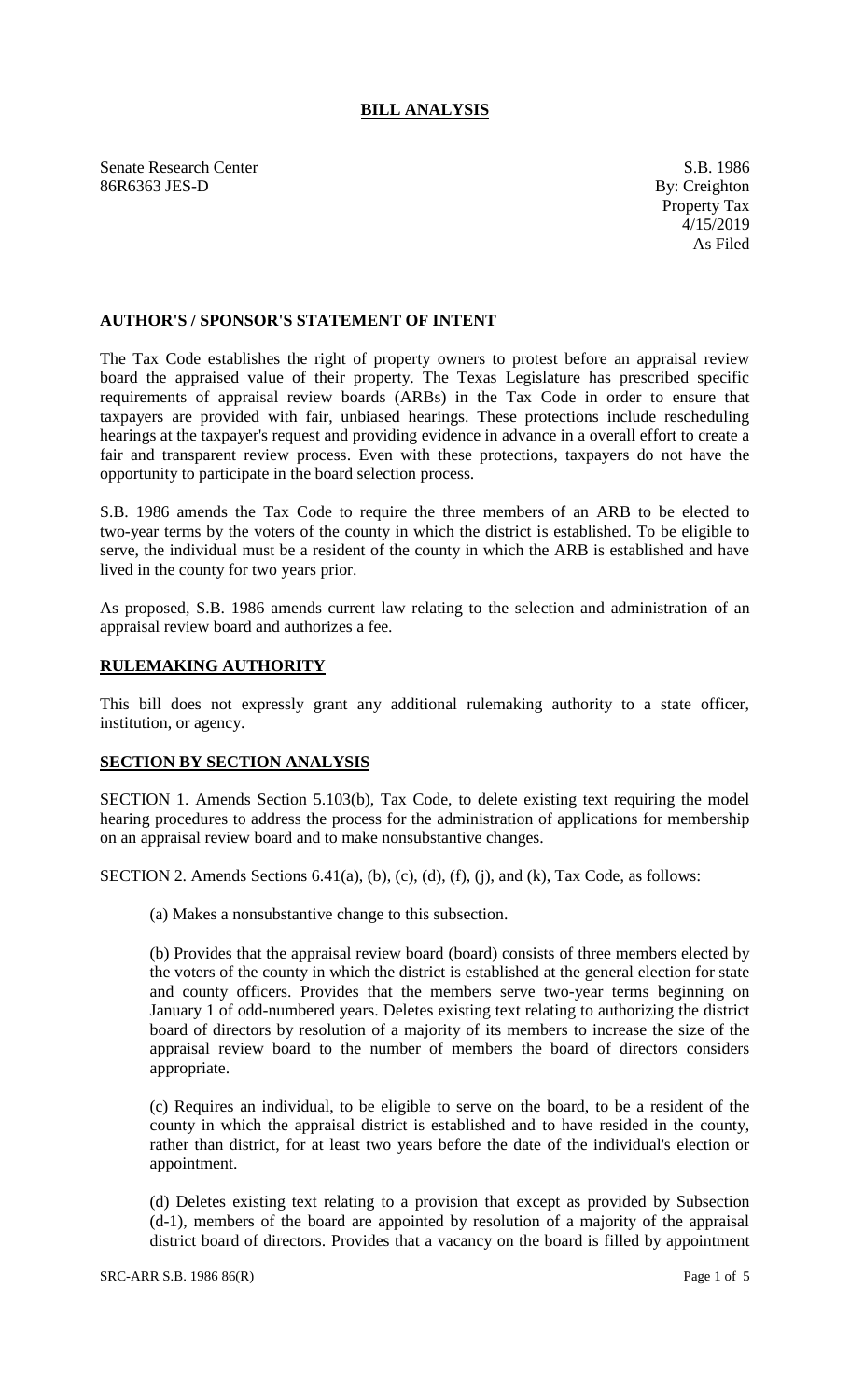by a resolution of a majority of the appraisal district board of directors for the unexpired portion of the term, rather than in the same manner for the unexpired portion of the term.

(f) Provides that for purposes of Chapter 87 (Removal of County Officers From Office; Filling of Vacancies), Local Government Code, grounds for removal of a member of an appraisal review board include certain criteria, including failure to complete a course required by Section 5.041 (Training of Appraisal Review Board Members). Deletes existing text relating to authorizing a member of the board to be removed from the board by a majority vote of the appraisal district board of directors, or by the local administrative district judge or the judge's designee, as applicable, that appointed the member.

(j) Provides that a chief appraiser or another employee or agent of an appraisal district commits an offense if the person communicates with a member of the appraisal review board for the appraisal district or a member of the board of directors of the appraisal district regarding a ranking, scoring, or reporting of the percentage by which the appraisal review board or a panel of the board reduces the appraised value of property, rather than providing that a chief appraiser or another employee or agent of an appraisal district commits an offense if the person communicates with a member of the appraisal review board for the appraisal district, a member of the board of directors of the appraisal district, or, if the appraisal district is an appraisal district described by Subsection (d-1) (relating to a provision that in a county with a population of 120,000 or more the members of the board are appointed by the local administrative district judge), the local administrative district judge regarding a ranking, scoring, or reporting of the percentage by which the appraisal review board or a panel of the board reduces the appraised value of property.

(k) Provides that an offense under Subsection (j), rather than under Subsection (i) or (j), is a Class A misdemeanor, rather than providing that an offense under Subsection (i) (relating to the offense of improper communication regarding the appointment of board members for certain counties) or (j) is a Class A misdemeanor.

SECTION 3. Amends Subchapter C, Chapter 6, Tax Code, by adding Section 6.4101, as follows:

Sec. 6.4101. BALLOT PROCEDURES FOR APPRAISAL REVIEW BOARD MEMBER; FILING FEE. (a) Provides that except as provided by this section, Chapter 144 (Candidate For Office of Political Subdivision Other Than County or City), Election Code, applies to a candidate for the office of member of the appraisal review board of an appraisal district.

(b) Requires that an application for a place on the ballot be filed with the county judge of the county in which the appraisal district is established and be accompanied by a filing fee of \$250.

(c) Authorizes a candidate's name to appear on the ballot only as an independent candidate.

(d) Requires a filing fee received under this section to be deposited in the county treasury to the credit of the county general fund.

SECTION 4. Amends Section 6.411(c-1), Tax Code, as follows:

(c-1) Provides that this section does not apply to communications with a member of an appraisal review board by the chief appraiser or another employee or a member of the board of directors of an appraisal district or a property tax consultant or attorney representing a party to a proceeding before the appraisal review board:

(1)–(3) makes no changes to these subdivisions; or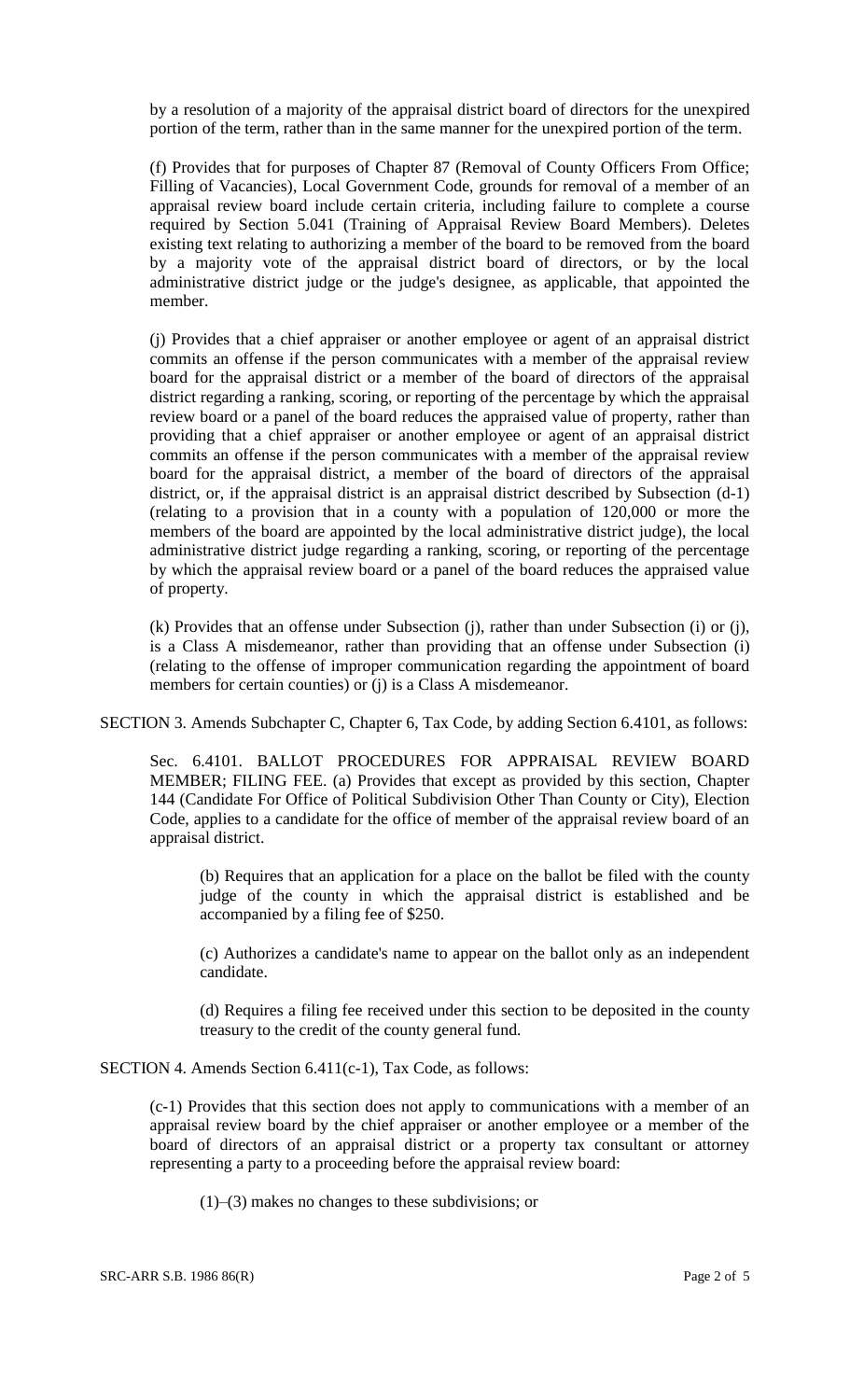(4) that are necessary and appropriate to enable the appraisal review board to determine whether to appoint, reappoint, or remove a person as the chairman or secretary of the appraisal review board, rather than that are necessary and appropriate to enable the board of directors of the appraisal district to determine whether to appoint, reappoint, or remove a person as a member or the chairman or secretary of the appraisal review board.

SECTION 5. Amends Section 6.413(a), Tax Code, that provide that an individual is ineligible to be elected or appointed to or to serve on the appraisal review board established for an appraisal district if the individual or a business entity in which the individual has a substantial interest is a party to a contract with the appraisal district or with a taxing unit that participates in the appraisal district.

SECTION 6. Amends Sections 6.414(a) and (b), Tax Code, as follows:

(a) Authorizes an appraisal review board, rather than the board of directors of an appraisal district, by resolution of a majority of the members to provide for a number of auxiliary appraisal review board members that the board considers appropriate to hear taxpayer protests before the appraisal review board and to assist the board in performing its duties. Requires the appraisal review board to prepare a list of names of potential auxiliary board members who meet the qualifications for appointment as an auxiliary board member and submit the list to the commissioners court of the county in which the appraisal district is established.

(b) Provides that an auxiliary board member is appointed by the commissioners court of the county in which the appraisal district is established from the list of potential members provided by the appraisal review board under Subsection (a), rather than in the same manner for the same term as an appraisal review board member under Section 6.41 (Appraisal Review Board) and is subject to the same eligibility requirements and restrictions as a board member under Sections 6.41, 6.411 (Ex Parte Communications; Penalty), 6.412 (Restrictions on Eligibility of Board Members), and 6.413(Interest in Certain Contracts Prohibited). Provides that an auxiliary board member is appointed for a two-year term. Provides that a vacancy among the auxiliary board members is filled in the same manner as the original appointment to the appraisal review board.

SECTION 7. Amends Section 6.42(a), Tax Code, to require the board by resolution to select a chairman and a secretary from among the board's members, rather than to require the board of directors of the appraisal district by resolution to select a chairman and a secretary from among the members of the appraisal review board. Makes conforming changes.

SECTION 8. Amends Section 41.66(g), Tax Code, to require the appraisal review board, rather than the board of directors of the appraisal district, to adopt and implement a policy concerning the temporary replacement of an appraisal review board member who has communicated with another person in violation of Subsection (f) (relating to prohibiting a board member from communicating certain information regarding a protest hearing).

SECTION 9. Repealer: Section 6.052(f) (relating to a provision that the taxpayer liaison officer for a certain appraisal district is responsible for providing clerical assistance to the local administrative district judge in the selection of appraisal review board members), Tax Code.

Repealer: Section 6.41(d-1) (relating to a provision that in a county with a population of 120,000 or more the members of the board are appointed by the local administrative district judge), Tax Code.

Repealer: Section 6.41(d-2) (relating to authorizing a local administrative district judge making certain appointments to appoint certain persons to perform the duties of appraisal review board commissioner), Tax Code.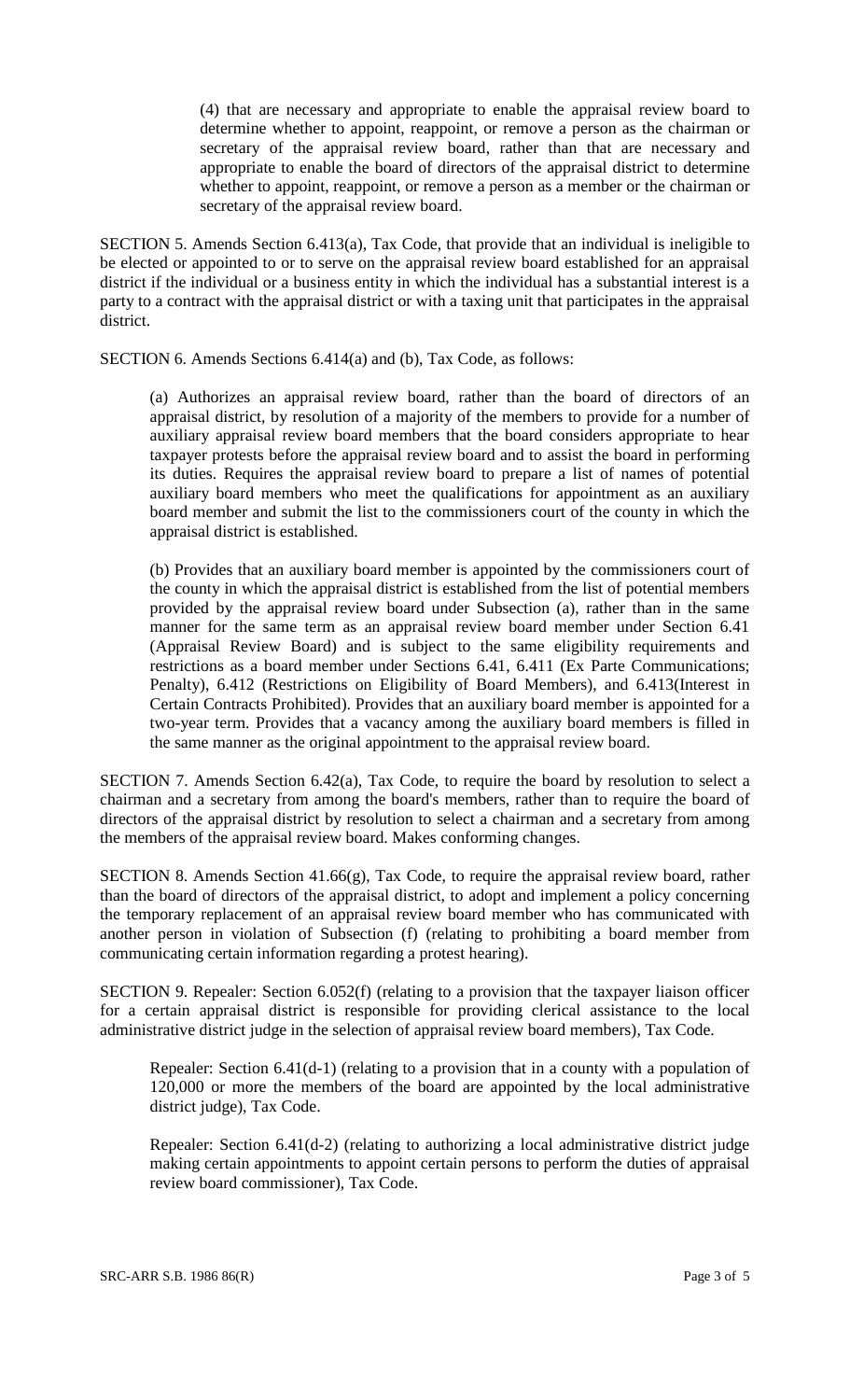Repealer: Section 6.41(d-3) (relating to a requiring a local administrative judge making certain appointments to cause the proper officer to notify such appointees of such appointment, and when and where they are to appear), Tax Code.

Repealer: Section 6.41(d-4) (relating to requiring certain appraisal review board commissioners to meet as directed by the local administrative district judge in order to complete their duties), Tax Code.

Repealer: Section 6.41(d-5) (relating to requiring the appraisal district of the county to provide to appropriate parties the number of appraisal review board positions that require appointment), Tax Code.

Repealer: Section 6.41(d-6) (relating to a provision that an appraisal review board commissioner is not disqualified from serving as a member of the appraisal review board), Tax Code.

Repealer: Section 6.41(d-7) (relating to relating to requiring commissioners to return a list of certain proposed appraisal review board members to the local administrative district judge), Tax Code.

Repealer: Section 6.41(d-8) (relating to requiring any appraisal review board commissioners appointed pursuant to this section shall hold office for a term of one year beginning January 1), Tax Code.

Repealer: Section 6.41(d-9) (relating to requiring the local administrative district judge to enter an appropriate order designating selected members and setting each member's respective term of office), Tax Code.

Repealer: Section 6.41(e) (relating to a provision that members of the board hold office for suggested terms of two years beginning January 1), Tax Code.

Repealer: Section 6.41(i) (relating to the offense of improper communication regarding the appointment of board members for certain counties), Tax Code.

Repealer: Section 6.412(e) (relating to a provision that a board member who has served three consecutive terms is ineligible to serve on the appraisal review board during a term that begins on the next January 1 following the third of those consecutive terms), Tax Code.

SECTION 10. (a) Requires appraisal review board members to be elected under Section 6.41, Tax Code, as amended by this Act, beginning with the general election conducted in 2020. Provides that members then elected take office January 1, 2021.

(b) Provides that the change in the manner of selection of appraisal review board members made by Section 6.41, Tax Code, as amended by this Act, does not affect the selection of members who serve on the board before January 1, 2021.

(c) Provides that the term of an appraisal review board member serving on December 31, 2020, expires on January 1, 2021.

(d) Authorizes auxiliary members to be appointed under Section 6.414 (Auxiliary Appraisal Review Board Members), Tax Code, as amended by this Act, by a commissioners court on or after January 1, 2021.

(e) Provides that the change in the manner of selection of auxiliary members made by Section 6.414, Tax Code, as amended by this Act, does not affect the selection of auxiliary members who serve before January 1, 2021.

(f) Provides that the term of an auxiliary member serving on December 31, 2020, expires on January 1, 2021.